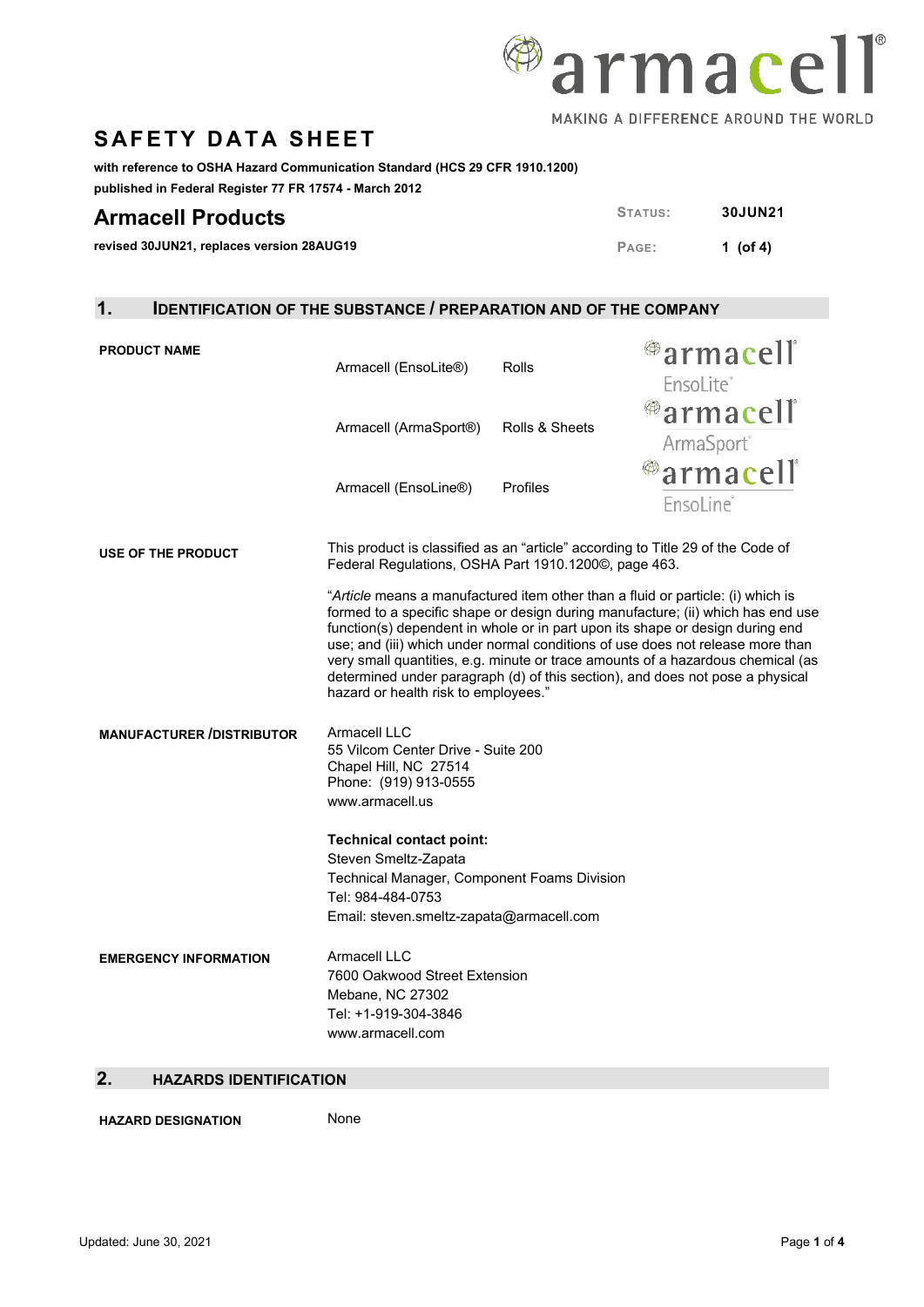

## **SAFETY DATA SHEET**

#### **with reference to OSHA Hazard Communication Standard (HCS 29 CFR 1910.1200)**

**published in Federal Register 77 FR 17574 - March 2012**

| <b>Armacell Products</b>                  | STATUS: | <b>30JUN21</b> |
|-------------------------------------------|---------|----------------|
| revised 30JUN21, replaces version 28AUG19 | PAGE:   | $2$ (of 4)     |

### **3. COMPOSITION / INFORMATION ON INGREDIENTS**

| ა.                 |                                                                                                                                                                                                                                                      | COMPOSITION / INFORMATION ON INGREDIENTS                                                                                                                                                                                                                                                                                                                                                                                                                                                                                                                                          |                                                              |
|--------------------|------------------------------------------------------------------------------------------------------------------------------------------------------------------------------------------------------------------------------------------------------|-----------------------------------------------------------------------------------------------------------------------------------------------------------------------------------------------------------------------------------------------------------------------------------------------------------------------------------------------------------------------------------------------------------------------------------------------------------------------------------------------------------------------------------------------------------------------------------|--------------------------------------------------------------|
| <b>DESCRIPTION</b> |                                                                                                                                                                                                                                                      | Expanded, Closed-cell or Semi open cell foams containing Polyvinyl Chloride/ Nitrile-<br>Butadiene Rubber (PVC/NBR) or Nitrile-Butadiene Rubber (NBR) or Neoprene (CR) or<br>Ethylene-propylene-dienemethylene (EPDM) or blends of aforementioned compounds.<br>Available in rolls, sheets and profiles at various dimensions. EnsoLine® profiles include<br>extruded foams that consist of one or more compounds from the following list:<br>Compound<br>Ethylene-propylene-dienemethylene (EPDM)<br>Neoprene (CR)<br>Nitrile-butadiene rubber (NBR)<br>Polyvinyl Chloride (PVC) | CAS No.<br>25034-71-3<br>9010-98-4<br>9005-98-5<br>9002-86-2 |
| 4.                 | <b>FIRST-AID MEASURES</b>                                                                                                                                                                                                                            |                                                                                                                                                                                                                                                                                                                                                                                                                                                                                                                                                                                   |                                                              |
|                    |                                                                                                                                                                                                                                                      |                                                                                                                                                                                                                                                                                                                                                                                                                                                                                                                                                                                   |                                                              |
|                    | IN CASE OF INHALATION                                                                                                                                                                                                                                | Not applicable                                                                                                                                                                                                                                                                                                                                                                                                                                                                                                                                                                    |                                                              |
|                    | IN CASE OF SKIN CONTACT                                                                                                                                                                                                                              | Not applicable                                                                                                                                                                                                                                                                                                                                                                                                                                                                                                                                                                    |                                                              |
|                    | IN CASE OF EYE CONTACT                                                                                                                                                                                                                               | Not applicable                                                                                                                                                                                                                                                                                                                                                                                                                                                                                                                                                                    |                                                              |
|                    | IN CASE OF INGESTION                                                                                                                                                                                                                                 | Not applicable                                                                                                                                                                                                                                                                                                                                                                                                                                                                                                                                                                    |                                                              |
| 5.                 |                                                                                                                                                                                                                                                      |                                                                                                                                                                                                                                                                                                                                                                                                                                                                                                                                                                                   |                                                              |
|                    | <b>FIRE-FIGHTING MEASURES</b>                                                                                                                                                                                                                        |                                                                                                                                                                                                                                                                                                                                                                                                                                                                                                                                                                                   |                                                              |
|                    | <b>SUITABLE EXTINGUISHING MEDIA</b>                                                                                                                                                                                                                  | Unrestricted                                                                                                                                                                                                                                                                                                                                                                                                                                                                                                                                                                      |                                                              |
|                    | Fire gases, do not breathe. Emits toxic fumes under fire conditions because of<br><b>SPECIAL EXPOSURE HAZARDS</b><br>incomplete incineration. In the case of fire wear self-contained breathing<br><b>ARISING FROM THE PREPARATION</b><br>apparatus. |                                                                                                                                                                                                                                                                                                                                                                                                                                                                                                                                                                                   |                                                              |
| 6.                 | <b>ACCIDENTAL RELEASE MEASURE</b>                                                                                                                                                                                                                    |                                                                                                                                                                                                                                                                                                                                                                                                                                                                                                                                                                                   |                                                              |
|                    |                                                                                                                                                                                                                                                      |                                                                                                                                                                                                                                                                                                                                                                                                                                                                                                                                                                                   |                                                              |
|                    | <b>PERSONAL PRECAUTIONS</b>                                                                                                                                                                                                                          | Not applicable                                                                                                                                                                                                                                                                                                                                                                                                                                                                                                                                                                    |                                                              |
|                    |                                                                                                                                                                                                                                                      |                                                                                                                                                                                                                                                                                                                                                                                                                                                                                                                                                                                   |                                                              |
|                    | <b>ENVIRONMENTAL PRECAUTIONS</b>                                                                                                                                                                                                                     | Not applicable                                                                                                                                                                                                                                                                                                                                                                                                                                                                                                                                                                    |                                                              |
| <b>TAKING UP</b>   | <b>METHODS FOR CLEANING UP /</b>                                                                                                                                                                                                                     | Take up mechanically.                                                                                                                                                                                                                                                                                                                                                                                                                                                                                                                                                             |                                                              |
| 7.                 | <b>HANDLING AND STORAGE</b>                                                                                                                                                                                                                          |                                                                                                                                                                                                                                                                                                                                                                                                                                                                                                                                                                                   |                                                              |
|                    |                                                                                                                                                                                                                                                      |                                                                                                                                                                                                                                                                                                                                                                                                                                                                                                                                                                                   |                                                              |

**HINTS FOR PROTECTION AGAINST**  None**FIRE AND EXPLOSION**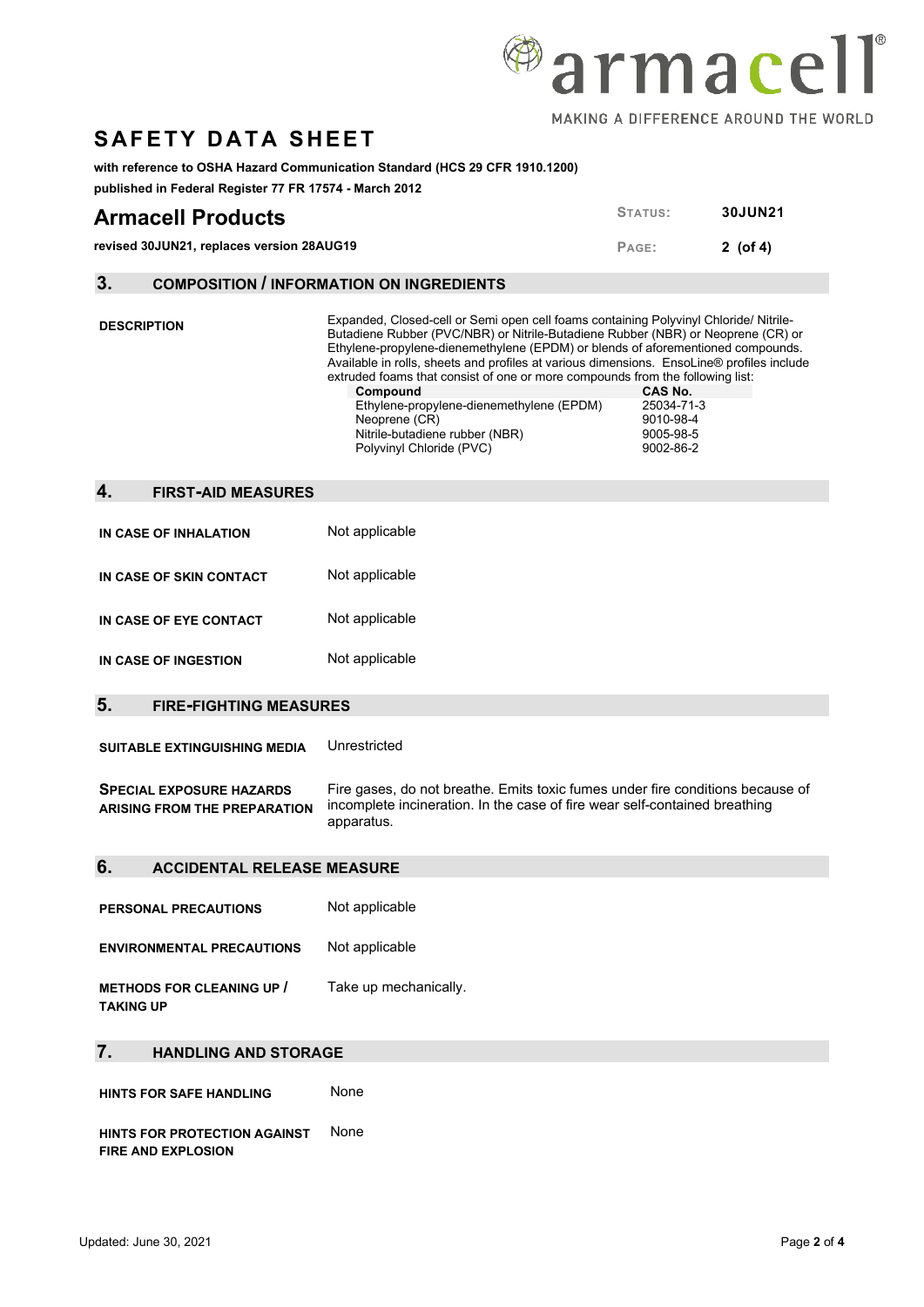

# **SAFETY DATA SHEET**

**with reference to OSHA Hazard Communication Standard (HCS 29 CFR 1910.1200)** 

**published in Federal Register 77 FR 17574 - March 2012**

| <b>Armacell Products</b>                                       |                                                                                                                                                                | STATUS: | <b>30JUN21</b> |
|----------------------------------------------------------------|----------------------------------------------------------------------------------------------------------------------------------------------------------------|---------|----------------|
| revised 30JUN21, replaces version 28AUG19                      |                                                                                                                                                                | PAGE:   | $3 \; (of 4)$  |
| <b>HINTS FOR SEPARATION OF</b><br><b>IMCOMPATIBLE PRODUCTS</b> | None                                                                                                                                                           |         |                |
| <b>FURTHER INFORMATION ON</b><br><b>STORAGE CONDITIONS</b>     | Can be stored in clean, dry rooms under normal conditions with respect to<br>humidity (50 - 70 %) and surrounding temperature of 32 °F – 95 °F (0 °C - 35 °C). |         |                |

### **8. EXPOSURE CONTROLS / PERSONAL PROTECTION**

| <b>GENERAL HEALTH MEASURES</b> | Not applicable |
|--------------------------------|----------------|
| <b>RESPIRATORY PROTECTION</b>  | Not applicable |
| <b>HAND PROTECTION</b>         | Not applicable |
| <b>EYE PROTECTION</b>          | Not applicable |

### **9. PHYSICAL AND CHEMICAL PROPERTIES**

| <b>APPEARANCE</b>              | Sheets, Rolls and profiles (some brands also self-adhesive); some brands also<br>self-adhesive strips or self-adhesive tapes |
|--------------------------------|------------------------------------------------------------------------------------------------------------------------------|
| <b>COLOR</b>                   | Black, dark gray, gray, natural, white and other colors                                                                      |
| <b>ODOR</b>                    | Characteristic                                                                                                               |
| <b>MELTING POINT</b>           | Not applicable                                                                                                               |
| <b>BOILING POINT</b>           | Not applicable                                                                                                               |
| <b>LOWER EXPLOSION LIMIT</b>   | Not applicable                                                                                                               |
| <b>UPPER EXPLOSION LIMIT</b>   | Not applicable                                                                                                               |
| DENSITY AT 73 °F (23 °C)       | 2.5 - 26 lb./ ft <sup>3</sup> (40 - 416 kg./ m <sup>3</sup> )                                                                |
| WATER SOLUBILITY 73 °F (23 °C) | Insoluble                                                                                                                    |

### **10. STABILITY AND REACTIVITY**

**CONDITIONS TO AVOID** Avoid open flames.

**HAZARDOUS REACTION** No dangerous reactions known.